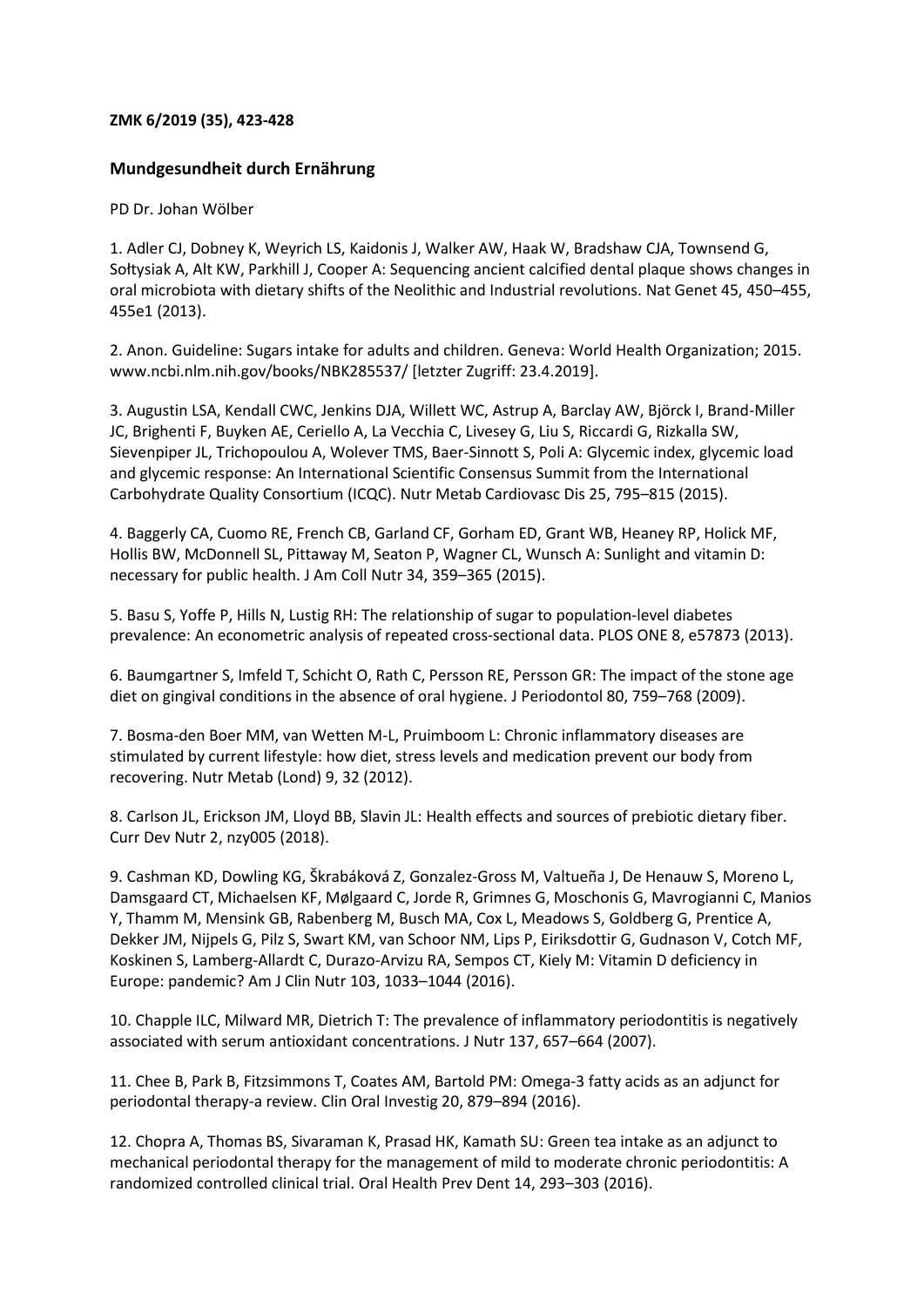13. Coogan MM, Mackeown JM, Galpin JS, Fatti LP. Microbiological impressions of teeth, saliva and dietary fibre can predict caries activity. J Dent 36, 892–899 (2008).

14. Deore GD, Gurav AN, Patil R, Shete AR, Naiktari RS, Inamdar SP: Omega 3 fatty acids as a host modulator in chronic periodontitis patients: a randomised, double-blind, palcebo-controlled, clinical trial. J Periodontal Implant Sci 44, 25–32 (2014).

15. Deutsche Gesellschaft für Ernährung. 12. Ernährungsbericht. Bonn (2012).

16. Dinu M, Abbate R, Gensini GF, Casini A, Sofi F: Vegetarian, vegan diets and multiple health outcomes: A systematic review with meta-analysis of observational studies. Crit Rev Food Sci Nutr 57, 3640–3649 (2017).

17. Dommisch H, Kuzmanova D, Jönsson D, Grant M, Chapple I: Effect of micronutrient malnutrition on periodontal disease and periodontal therapy. Periodontol 2000 78, 129–153 (2018).

18. Ebersole JL, Lambert J, Bush H, Huja PE, Basu A: Serum nutrient levels and aging effects on periodontitis. Nutrients 10, Seitenzahlen (2018).

19. Elkhouli AM: The efficacy of host response modulation therapy (omega-3 plus low-dose aspirin) as an adjunctive treatment of chronic periodontitis (clinical and biochemical study). J Periodont Res 46, 261–268 (2011).

20. El-Sharkawy H, Aboelsaad N, Eliwa M, Darweesh M, Alshahat M, Kantarci A, Hasturk H, Van Dyke TE: Adjunctive treatment of chronic periodontitis with daily dietary supplementation with omega-3 Fatty acids and low-dose aspirin. J Periodontol 81, 1635–1643 (2010).

21. Elwakeel NM, Hazaa HH: Effect of omega 3 fatty acids plus low-dose aspirin on both clinical and biochemical profiles of patients with chronic periodontitis and type 2 diabetes: a randomized double blind placebo-controlled study. J Periodont Res 50, 721–729 (2015).

22. Frei B, Birlouez-Aragon I, Lykkesfeldt J: Authors' perspective: What is the optimum intake of vitamin C in humans? Crit Rev Food Sci Nutr 52, 815–829 (2012).

23. Fuchs MA, Sato K, Niedzwiecki D, Ye X, Saltz LB, Mayer RJ, Mowat RB, Whittom R, Hantel A, Benson A, Atienza D, Messino M, Kindler H, Venook A, Ogino S, Wu K, Willett WC, Giovannucci EL, Meyerhardt JA: Sugar-sweetened beverage intake and cancer recurrence and survival in CALGB 89803 (Alliance). PLoS ONE 9, e99816 (2014).

24. Fuhrman J, Sarter B, Glaser D, Acocella S: Changing perceptions of hunger on a high nutrient density diet. Nutr J 9, 51 (2010).

25. Gaur S, Agnihotri R: Trace mineral micronutrients and chronic periodontitis – a review. Biol Trace Elem Res 176, 225–238 (2017).

26. Graziani F, Discepoli N, Gennai S, Karapetsa D, Nisi M, Bianchi L, Rosema NAM, Van der Velden U: The effect of twice daily kiwifruit consumption on periodontal and systemic conditions before and after treatment: A randomized clinical trial. J Periodontol 89, 285–293 (2018).

27. Greer A: An anti-inflammatory diet: the next frontier in preventive medicine. JAAPA 25, 38, 40, 42 passim (2012).

28. Howes M-JR, Simmonds MSJ: The role of phytochemicals as micronutrients in health and disease. Curr Opin Clin Nutr Metab Care 17, 558–566 (2014).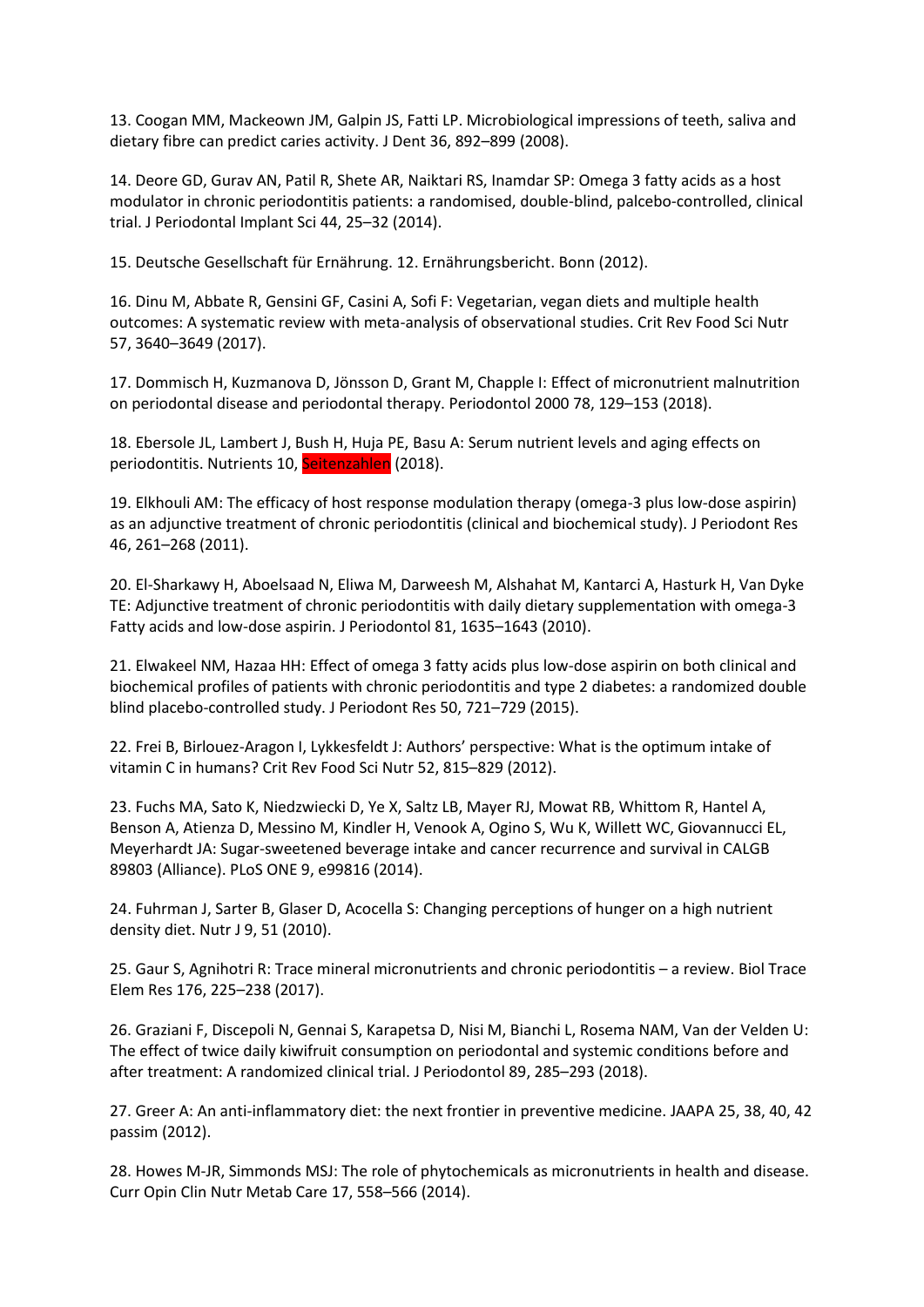29. Hublin J-J, Ben-Ncer A, Bailey SE, Freidline SE, Neubauer S, Skinner MM, Bergmann I, Le Cabec A, Benazzi S, Harvati K, Gunz P: New fossils from Jebel Irhoud, Morocco and the pan-African origin of Homo sapiens. Nature 546, 289–292 (2017).

30. Hujoel PP: Dietary carbohydrates and dental-systemic diseases. J Dent Res 88, 490–502 (2009).

31. Hujoel PP: Vitamin D and dental caries in controlled clinical trials: systematic review and metaanalysis. Nutr Rev 71, 88–97 (2013).

32. Jafar N, Edriss H, Nugent K: The effect of short-term hyperglycemia on the innate immune system. Am J Med Sci 351, 201–211 (2016).

33. Jockel-Schneider Y, Goßner SK, Petersen N, Stölzel P, Hägele F, Schweiggert RM, Haubitz I, Eigenthaler M, Carle R, Schlagenhauf U: Stimulation of the nitrate-nitrite-NO-metabolism by repeated lettuce juice consumption decreases gingival inflammation in periodontal recall patients: a randomized, double-blinded, placebo-controlled clinical trial. J Clin Periodontol 43, 603–608 (2016).

34. Kassebaum NJ, Bernabé E, Dahiya M, Bhandari B, Murray CJL, Marcenes W: Global burden of severe tooth loss: A systematic review and meta-analysis. J Dent Res 93, 20S–28S (2014).

35. Knüppel A, Shipley MJ, Llewellyn CH, Brunner EJ: Sugar intake from sweet food and beverages, common mental disorder and depression: prospective findings from the Whitehall II study. Sci Rep 7, 6287 (2017).

36. Kobayashi J, Ohtake K, Uchida H: NO-rich diet for lifestyle-related diseases. Nutrients 7, 4911– 4937 (2015).

37. Kollath W: Die Ordnung unserer Nahrung. Stuttgart: Georg Thieme Verlag (2005).

38. Kotsakis GA, Chrepa V, Shivappa N, Wirth M, Hébert J, Koyanagi A, Tyrovolas S: Diet-borne systemic inflammation is associated with prevalent tooth loss. Clin Nutr Band, Seitenzahlen (2017).

39. Krall EA, Wehler C, Garcia RI, Harris SS, Dawson-Hughes B: Calcium and vitamin D supplements reduce tooth loss in the elderly. Am J Med 111, 452–456 (2001).

40. Lang NP, Schätzle MA, Löe H: Gingivitis as a risk factor in periodontal disease. J Clin Periodontol 36 (Suppl 10), 3–8 (2009).

41. Lidder S, Webb AJ: Vascular effects of dietary nitrate (as found in green leafy vegetables and beetroot) via the nitrate-nitrite-nitric oxide pathway. Br J Clin Pharmacol 75, 677–696 (2013).

42. Lips P: Vitamin D physiology. Prog Biophys Mol Biol 92, 4–8 (2006).

43. Liu C-Y, Hsu Y-H, Wu M-T, Pan P-C, Ho C-K, Su L, Xu X, Li Y, Christiani DC, Kaohsiung Leukemia Research Group: Cured meat, vegetables, and bean-curd foods in relation to childhood acute leukemia risk: a population based case-control study. BMC Cancer 9, 15 (2009).

44. Löe H, Theilade E, Jensen SB: Experimental gingivitis in man. J Periodontol 36, 177–187 (1965).

45. Machida T, Tomofuji T, Ekuni D, Azuma T, Takeuchi N, Maruyama T, Mizutani S, Kataoka K, Kawabata Y, Morita M: Severe periodontitis is inversely associated with coffee consumption in the maintenance phase of periodontal treatment. Nutrients 6, 4476–4490 (2014).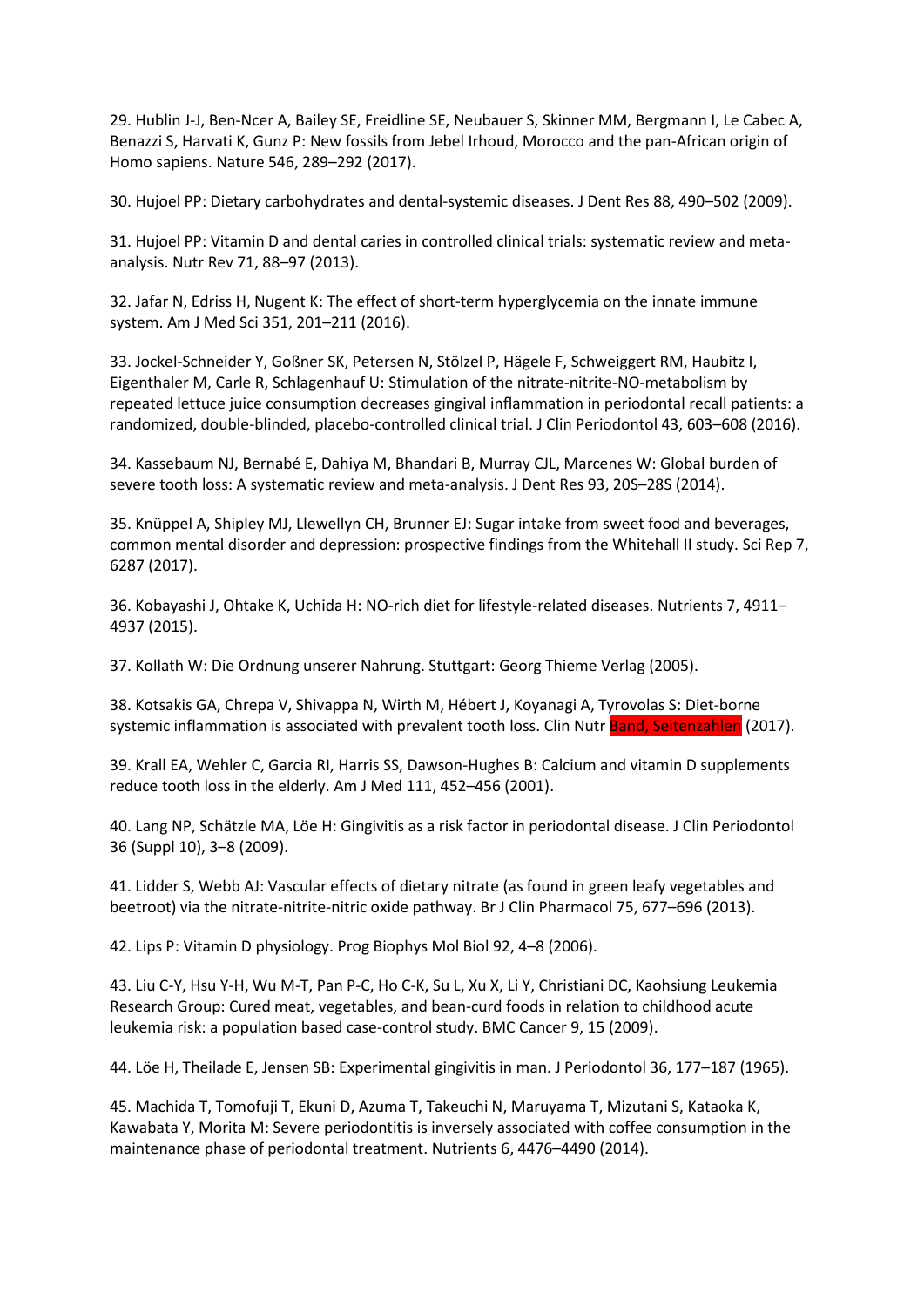46. Maniam J, Antoniadis CP, Youngson NA, Sinha JK, Morris MJ: Sugar consumption produces effects similar to early life stress exposure on hippocampal markers of neurogenesis and stress response. Front Mol Neurosci 8, 86 (2015).

47. Miller SC, Roth H, Witkin GJ: Nutrition and diet in periodontic practice. J Periodontol 21, 59–66 (1950).

48. Miller WD: The micro-organisms of the human mouth. The local and general diseases which are caused by them. 1890. Reprinted by S Karger, Basel (1973).

49. Mohanty P, Hamouda W, Garg R, Aljada A, Ghanim H, Dandona P: Glucose challenge stimulates reactive oxygen species (ROS) generation by leucocytes. J Clin Endocrinol Metab 85, 2970–2973 (2000).

50. Moynihan P: Sugars and dental caries: evidence for setting a recommended threshold for intake. Adv Nutr 7, 149–156 (2016).

51. Myles IA: Fast food fever: reviewing the impacts of the Western diet on immunity. Nutr J 13, 61 (2014).

52. Narotzki B, Reznick AZ, Aizenbud D, Levy Y: Green tea: a promising natural product in oral health. Arch Oral Biol 57, 429–435 (2012).

53. NCD Risk Factor Collaboration (NCD-RisC): Trends in adult body-mass index in 200 countries from 1975 to 2014: a pooled analysis of 1698 population-based measurement studies with 19·2 million participants. Lancet 387, 1377–1396 (2016).

54. Ng N, Kaye EK, Garcia RI: Coffee consumption and periodontal disease in males. J Periodontol 85, 1042–1049 (2014).

55. Petersen PE, Ogawa H: Strengthening the prevention of periodontal disease: the WHO approach. J Periodontol 76, 2187–2193 (2005).

56. Rauma AL, Törrönen R, Hänninen O, Verhagen H, Mykkänen H: Antioxidant status in long-term adherents to a strict uncooked vegan diet. Am J Clin Nutr 62, 1221–1227 (1995).

57. Rizzo G, Laganà AS, Rapisarda AMC, La Ferrera GMG, Buscema M, Rossetti P, Nigro A, Muscia V, Valenti G, Sapia F, Sarpietro G, Zigarelli M, Vitale SG: Vitamin B12 among vegetarians: status, assessment and supplementation. Nutrients 8, Seitenzahlen (2016).

58. Salazar CR, Laniado N, Mossavar-Rahmani Y, Borrell LN, Qi Q, Sotres-Alvarez D, Morse DE, Singer RH, Kaplan RC, Badner V, Lamster IB: Better-quality diet is associated with lower odds of severe periodontitis in US Hispanics/Latinos. J Clin Periodontol 45, 780–790 (2018).

59. Sanchez A, Reeser JL, Lau HS, Yahiku PY, Willard RE, McMillan PJ, Cho SY, Magie AR, Register UD: Role of sugars in human neutrophilic phagocytosis. Am J Clin Nutr 26, 1180–1184 (1973).

60. Schulze-Lohmann P: Slow Carb statt Low Carb. ZWR – Das Deutsche Zahnärzteblatt 124, 176–179 (2015).

61. Simopoulos AP: Evolutionary aspects of diet, the omega-6/omega-3 ratio and genetic variation: nutritional implications for chronic diseases. Biomedicine & Pharmacotherapy 60, 502–507 (2006).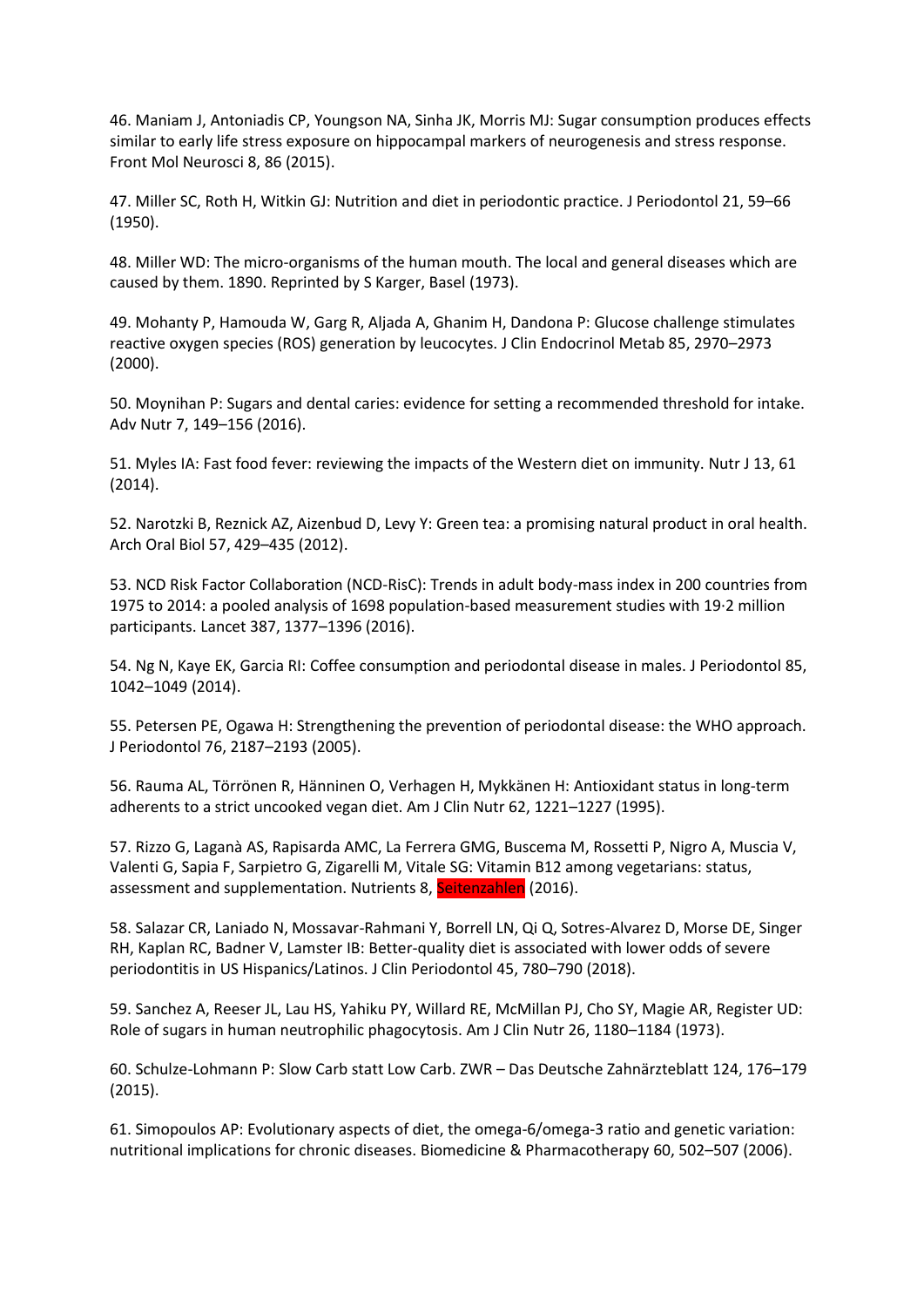62. Sleeth ML, Thompson EL, Ford HE, Zac-Varghese SEK, Frost G: Free fatty acid receptor 2 and nutrient sensing: a proposed role for fibre, fermentable carbohydrates and short-chain fatty acids in appetite regulation. Nutr Res Rev 23, 135–145 (2010).

63. Slomka V, Hernandez-Sanabria E, Herrero ER, Zaidel L, Bernaerts K, Boon N, Quirynen M, Teughels W: Nutritional stimulation of commensal oral bacteria suppresses pathogens: the prebiotic concept. J Clin Periodontol 44, 344–352 (2017).

64. de Soet JJ, Nyvad B, Kilian M: Strain-related acid production by oral streptococci. Caries Res 34, 486–490 (2000).

65. Souza JGS, Cury JA, Ricomini Filho AP, Feres M, Faveri M de, Barão VAR: Effect of sucrose on biofilm formed in situ on titanium material. J Periodontol 90, 141–148 (2019).

66. Staudte H, Kranz S, Völpel A, Schütze J, Sigusch BW: Comparison of nutrient intake between patients with periodontitis and healthy subjects. Quintessence Int 43, 907–916 (2012).

67. Staudte H, Sigusch BW, Glockmann E: Grapefruit consumption improves vitamin C status in periodontitis patients. Br Dent J 199, 213–217, discussion 210 (2005).

68. Staufenbiel I, Weinspach K, Förster G, Geurtsen W, Günay H: Periodontal conditions in vegetarians: a clinical study. Eur J Clin Nutr 67, 836–840 (2013).

69. Ströhle A, Wolters M, Hahn A: Präventives Potenzial von Ballaststoffen – Ernährungsphysiologie und Epidemiologie. Aktuelle Ernährungsmedizin 43, 179–200 (2018).

70. Sutton G: Putrid gums and "dead men"s cloaths': James Lind aboard the Salisbury. J R Soc Med 96, 605–608 (2003).

71. Te Morenga LA, Howatson AJ, Jones RM, Mann J: Dietary sugars and cardiometabolic risk: systematic review and meta-analyses of randomized controlled trials of the effects on blood pressure and lipids. Am J Clin Nutr 100, 65–79 (2014).

72. The Lancet null: We need to talk about meat. Lancet 392, 2237 (2018).

73. Van der Velden U, Kuzmanova D, Chapple ILC: Micronutritional approaches to periodontal therapy. J Clin Periodontol 38 (Suppl 11), 142–158 (2011).

74. Van Der Weijden F, Slot DE: Oral hygiene in the prevention of periodontal diseases: the evidence. Periodontology 2000 55, 104–123 (2011).

75. Varela-López A, Giampieri F, Bullón P, Battino M, Quiles JL: A systematic review on the implication of minerals in the onset, severity and treatment of periodontal disease. Molecules 21, Seitenzahlen (2016).

76. Viguiliouk E, Stewart SE, Jayalath VH, Ng AP, Mirrahimi A, de Souza RJ, Hanley AJ, Bazinet RP, Blanco Mejia S, Leiter LA, Josse RG, Kendall CWC, Jenkins DJA, Sievenpiper JL: Effect of replacing animal protein with plant protein on glycemic control in diabetes: A systematic review and metaanalysis of randomized controlled trials. Nutrients 7, 9804–9824 (2015).

77. Vos MB, Kaar JL, Welsh JA, Van Horn LV, Feig DI, Anderson CAM, Patel MJ, Cruz Munos J, Krebs NF, Xanthakos SA, Johnson RK, American Heart Association Nutrition Committee of the Council on Lifestyle and Cardiometabolic Health; Council on Clinical Cardiology; Council on Cardiovascular Disease in the Young; Council on Cardiovascular and Stroke Nursing; Council on Epidemiology and